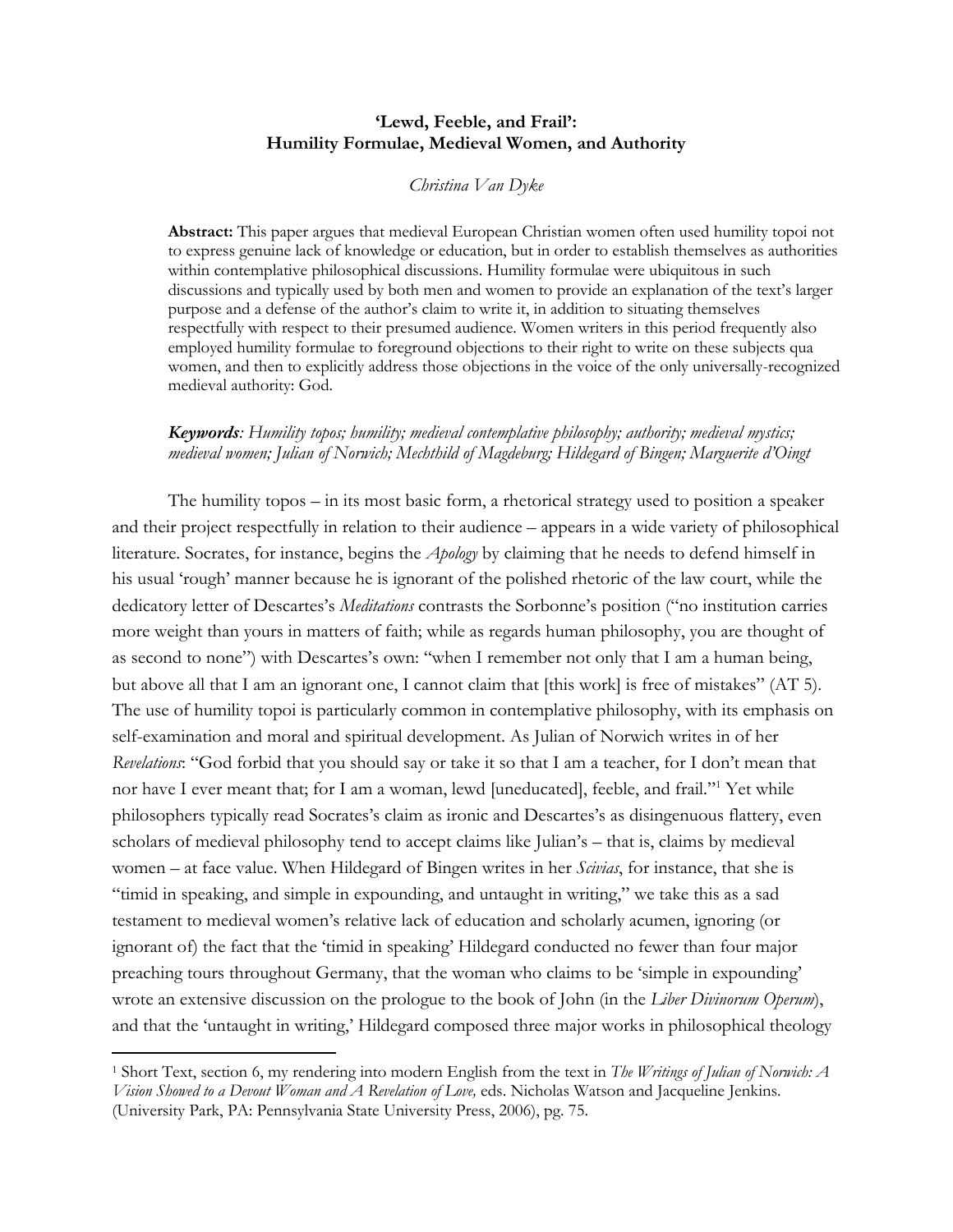and two medical textbooks, in addition to her numerous choral works (many of which are still performed today). 2

The primary goal of this paper is very simple. It is to provide 'one weird trick' for reading medieval Christian women's use of humility topoi, so that contemporary scholars of medieval philosophy can appreciate how these women use them not to express lack of education, selfloathing, and/or internalized misogyny but rather to establish themselves as authorities within existing discourses. In so doing, I hope to remove one of the main obstacles that continues to block the integration of women's works into discussions of medieval philosophy: the impression that these self-professed 'unlettered' women lacked intellectual sophistication and did not consciously engage the philosophical and theological debates of their day.

To that end, the rest of this paper proceeds as follows. First, I explain how humility topoi generally function in the Middle Ages, showing that their use was ubiquitous in contemplative literature by both male and female authors, and that such statements often include 1) an explanation of the text's larger purpose and 2) a defense of the author's claim to write it. Second, I address the centrality of humility as a virtue in the Latin Christian contemplative tradition, for in order to understand how humility formulae would have been read in this period, we need to appreciate how humility is held up as not just *an* ideal but *the* moral ideal for layfolk as well as members of religious orders. Finally, I address medieval women's particular use of humility topoi in light of this broader context, which allows us to see how women writers in this period often use these formulae to 'front' objections to their right to write on these subjects, and then to explicitly address those objections in the voice of the only universally-recognized medieval authority: God.

#### **1. Medieval Humility Topoi as Rhetorical Trope**

"Can anything be reclaimed from the self-denigrating rhetoric of medieval women in the Christian tradition?" asks Michelle Voss Roberts. <sup>3</sup> Although she goes on to answer in a qualified affirmative, Voss Roberts is hardly alone in characterizing the medieval use of self-descriptors like "ignorant" and "filthy puddle" as a particularly feminine problem; <sup>4</sup> she goes on to state that, "Due

Hagiographers: the Remaking of Female Sainthood" (in *Gendered Voices: Medieval Saints and Their Interpreters*, ed. C. Mooney. Philadelphia: University of Pennsylvania Press, 1999), Barbara Newman suggests that another reason Hildegard does this is "In order to authenticate her prophetic call." Newman immediately goes on, however, to observe: "[Yet] a recently discovered vita of her teacher Jutta of Sponheim (d. 1136), commissioned by Hildegard and possibly written by Volmar [the monk who was meant to write Hildegard's own vita until she outlived him], describes the aristocratic recluse as literate, intelligent, and a skillful teacher; it characterizes her repeatedly as a *magistra*, her nuns as *discipulae*, and their monastery as a *schola*." (197, ft. 18). In other words, Hildegard did, in fact, receive a formal education on the model of the *schola*.

<sup>2</sup> Hildegard's downplaying of her education has other functions as well. In "Hildegard and Her

<sup>3</sup> Pg. 50, "Retrieving Humility: Rhetoric, Authority, and Divinization in Mechthild of Magdeburg," in *Feminist Theology* 18 (1): 2009, 50-73.

<sup>4</sup> See also Grace Jantzen's *Power, Gender, and Christian Mysticism* (Cambridge: Cambridge University Press, 1995), Sarah Coakley's *Powers and Submissions: Spirituality, Philosophy, and Gender* (Oxford: Blackwell Publishing,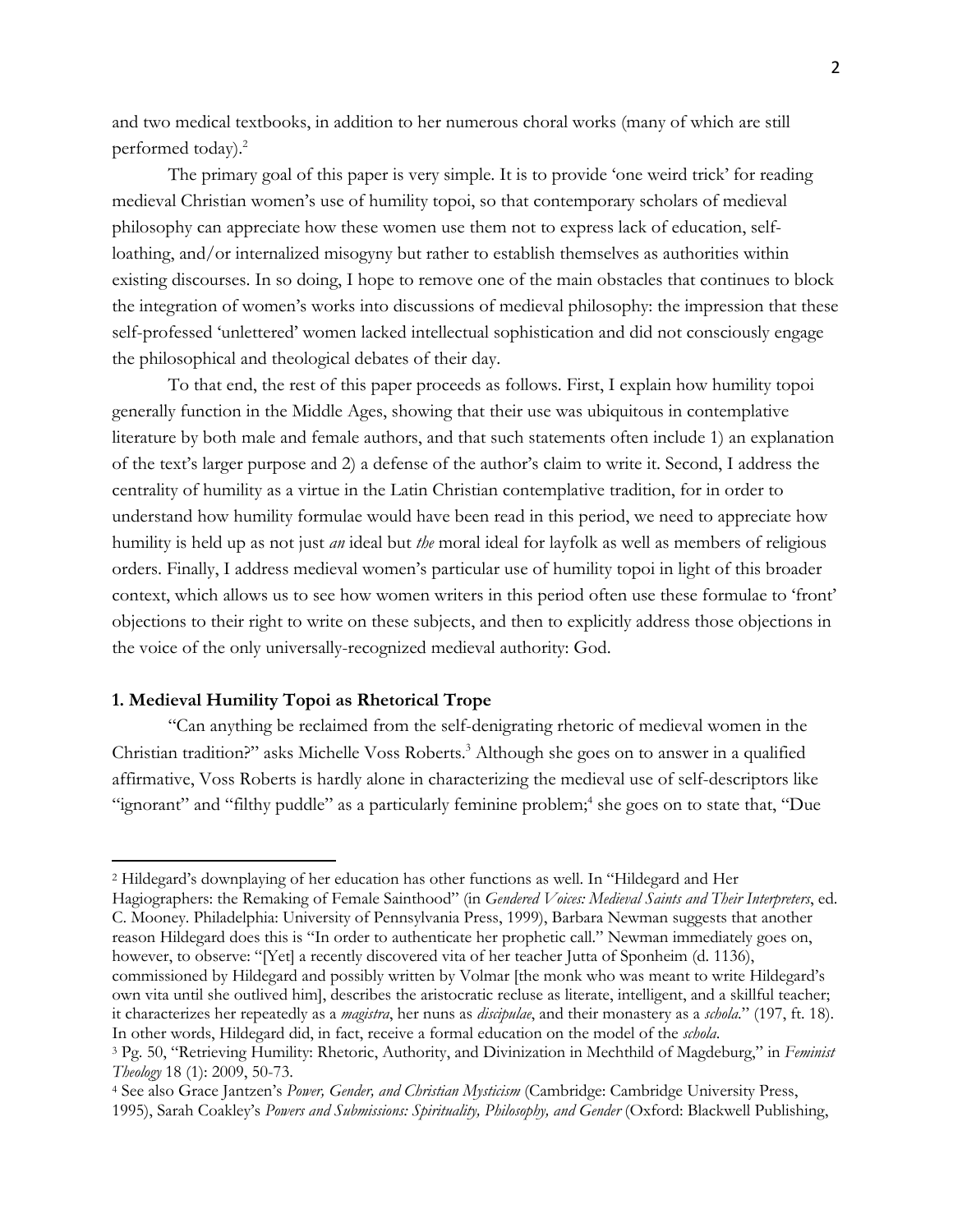to the frequency of such statements in medieval European women's writing, scholars have bestowed upon them the status of a trope, the humility topos."5 Yet the use of the humility topos is hardly unique to medieval women – it appears throughout contemplative and devotional literature in the medieval Latin Christian tradition, crossing geographic regions, religious orders, and gender. When Clare of Assisi calls herself a "useless and unworthy servant" in a letter to Agnes of Prague, for instance, she is directly quoting the founder of her order, Francis of Assisi, who refers to himself as "a useless man and unworthy creature" in a letter written to his entire order.<sup>6</sup>

There are at least three reasons why humility formulae become especially common in the Latin Christian West. First, once pride is labeled the 'deadliest' of the 'deadly sins' identified by Gregory the Great in the  $6<sup>th</sup>$  century (and popularly portrayed as the root of the other vices in morality plays, literature, and art), pride's converse, humility, is in turn upheld as not just *a* but rather *the* moral ideal from which spiritual progress begins and in which it culminates, and represented as the mother or root of the virtues. <sup>7</sup> Second, because medieval contemplative literature has as its primary goal moral and spiritual development in the form of increased devotion and closeness to God, the authors of such literature remain formally conscious of their status as creatures in relation to Creator regardless of whether they are addressing God (as in Anselm's *Proslogion* and Catherine of Siena's *Dialogue*) or fellow creatures (as in Marguerite d'Oingt's *Mirror* and the anonymous *Cloud of Unknowing*).8 Finally, language describing human beings as servants of God permeates Scripture and forms one of the central models for relating to God in the Middle Ages; David's and Paul's confessions of weakness and humble servanthood in the Psalms and epistles are often cited in medieval texts alongside Mary's description of herself as the handmaid of God in the Magnificat as examples of this model.<sup>9</sup>

Medieval humility formulae typically include professions of unworthiness, low value relative to others as well as God, and an inability to express properly what should be said due to lack of knowledge and/or education. They also often contain pleas for illumination and/or note that anything of value in the following work should be attributed entirely to God's grace. Although expressions of humility on the part of the author can appear anywhere in contemplative literature, humility topoi themselves typically appear toward the very beginning (or, in the case of letters,

<sup>2002),</sup> and Logan Dale Greene's *The Discourse of Hysteria: The Topoi of Humility, Physicality, and Authority in Women's Rhetoric* (Edwin Mellen Press, 2009).

<sup>5</sup> "Retrieving Humility," pg. 51.

<sup>6</sup> *Francis and Clare: The Complete Works,* trans. R.J. Armstrong and I.C. Brady (Mahwah: Paulist Press, 1986), 195 (Clare) and 60 (Francis). It's worth noting that the editors of this volume miss this, attributing Clare's phrasing here to Mary's Magnificat rather than seeing that reference as mediated through Francis.

<sup>7</sup> Catherine of Siena uses the metaphor of a tree to explain the importance and effects of humility and the deadly effects of pride and sin in her *Dialogue*. See, e.g., chapter 10 and 32-33 in *Catherine of Siena: The Dialogue,*  trans. Suzanne Noffke (Mahwah: Paulist Press, 1980).

<sup>8</sup> As Julius Schwietering writes, "the humility formula is a gesture toward God even when it is the audience that is addressed" (1283), in "The Origins of the Medieval Humility Formula," PMLA 69:5 (1954), 1279-1291.

<sup>9</sup> See, for example, Bernard of Clairvaux's Sermon 30 in *Sermones in Cantica Canticorum*, in *Patrologiae Cursus Completus*, Vol. 183, ed. J.-P. Minge. (Turnhout: Brepols, 1969).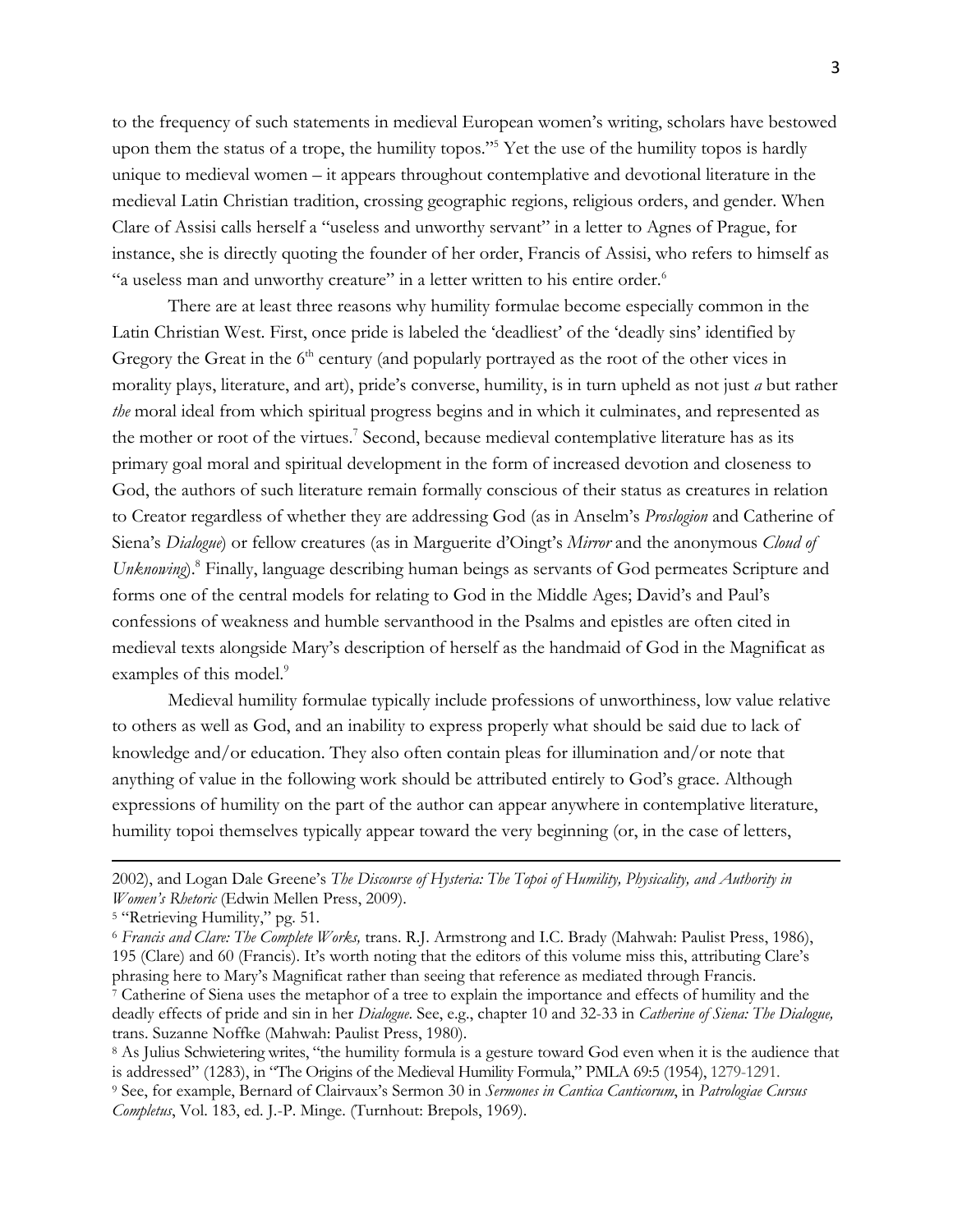sometimes the very end) of the work, and they serve the important function of setting out the text's motivation and larger purpose, as well as providing a justification for why the project is being tackled by this particular author.

To see how this trope works, I want now to present how it appears in texts composed by figures for whom lack of earthly authority was not an issue: Anselm and Bonaventure. Anselm, for instance, writes the following towards the opening of his *On the Procession of the Holy Spirit*, composed while he was serving as archbishop of Canterbury (that is, the head of the Roman Catholic church in England):

There are, to be sure, many who could accomplish this better than I can; but many people have laid this burden upon me, and because of what I owe to the love of truth, and for the sake of their charity and devout will, I dare not refuse their request. I therefore call upon the Holy Spirit himself to be gracious in directing me to this end. And so, having this hope, on account of the lowliness of my knowledge I leave higher things to those who know more than I do, and I shall attempt what they are asking me to do: employing the faith of the Greeks, and the things they unwaveringly believe and profess, to prove by utterly solid arguments what they do not believe [viz. that the Holy Spirit proceeds from the Son as well as from the Father]. 10

Here we find all the hallmarks of the medieval humility topos: confession of unworthiness, lack of relative value in comparison to others who could undertake the task, disavowal of knowledge, and an appeal to God for grace and illumination. We also find the reason Anselm is writing the treatise and a description of the project Anselm is undertaking – namely, to present a rational arguments that employs points of doctrine to which the Greek Christians are committed to prove that they are wrong about the nature of the Trinity.

In part *because* they hit all the marks that characterize humility formulae, we don't read these words as Anselm expressing actual self-doubt or genuine lack of knowledge. Rather, we take it as him paying his dues to the conventions of the genre (and doing so with enough flair to make one doubt his sincerity – it's a bit rich, after all, to claim not to have knowledge of 'higher things' right before tackling the mystery of the relation between the persons of the Trinity). He makes the same moves in the first chapter of *On the Incarnation of the Word* (where he calls himself "a trivial and inconsiderable fellow"), in his commendation of *Cur Deus Homo* to Pope Urban II (in which he writes "Although I am a man of very little knowledge, these considerations give me such great strength that I will endeavor to raise myself up just a little…so far as heavenly grace sees fit to grant it to me"), and in the preface of the *Monologion* (which he describes himself as unwilling to write "because of the difficulty of the task and the weakness of my own talent"). That Anselm doesn't mean such statements to be taken literally is further supported by his behavior: when sending the *Monologion* to Lanfrac, for instance, Anselm writes that if Lanfranc does not approve of it, "then let the copy that I am sending to you not be returned to me or to the aforementioned brother; rather,

<sup>10</sup> All Anselm quotations are from *Anselm: The Complete Treatises*, trans. Thomas Williams (Indianapolis: Hackett Publishing Co., 2022).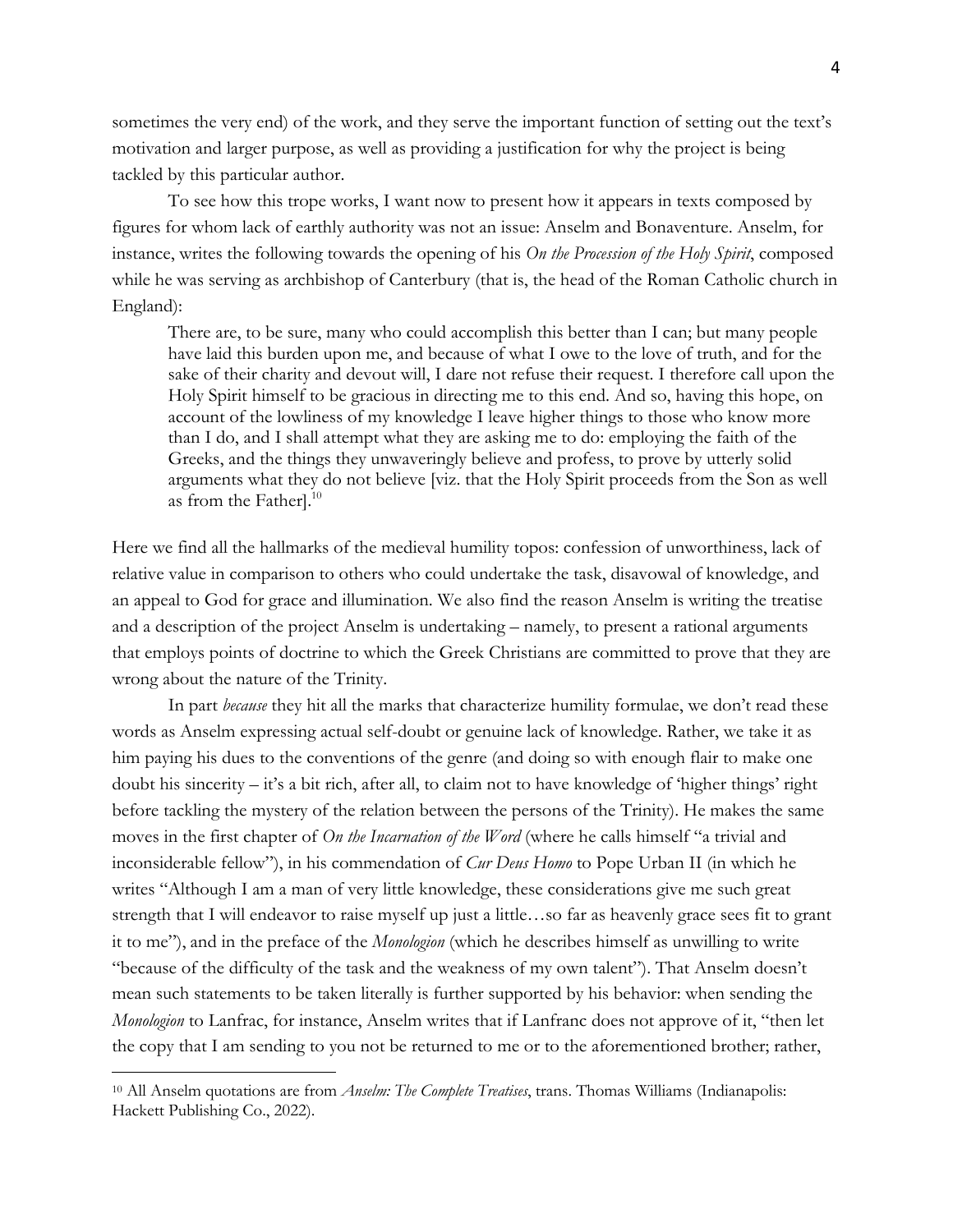let it be banished by one of the elements: buried, sunk, burned up, or scattered." Lanfranc does not approve of the work, but Anselm publishes it anyway.

Bonaventure, who presided over the Franciscan order as Minister General for almost two decades, uses similar formulae in his contemplative (as opposed to scholastic) works as well.<sup>11</sup> Take, for example, the beginning of his vita of Francis of Assisi, in which Bonaventure writes:

I feel that I am unworthy and unequal to the task of writing the life of a man so venerable and worthy of imitation. I would never have attempted it if the fervent desire of the friars had not aroused me, the unanimous urging of the General Chapter had not induced me, and the devotion which I am obliged to have toward our holy father had not compelled me. For when I was a boy, as I still vividly recall, I was snatched from the jaws of death by his invocation and his merits. So if I remained silent and did not sing his praises, I fear that I would rightly be accused of the crime of ingratitude. I recognize that God saved my life through him, and I realize that I have experienced his power in my very person. This, then, is my principal reason for undertaking this task, that I may gather together the accounts of his virtue, his actions, and his words – like so many fragments, partly forgotten and partly scattered – although I cannot accomplish this fully, so that they may not be lost when those who lived with this servant of God die.<sup>12</sup>

Here again we see all the hallmarks of the humility topos, including the reason why Bonaventure in particular is writing this text and the purpose for his undertaking this task (namely, so that Francis's virtue, actions, and words can continue to inspire future generations). Like Anselm, Bonaventure is firmly established at the top of his institutional hierarchy; his protestations of ignorance or lack of worth cannot be taken, then, as due to internalized norms of subordination – other than the prevailing norm of subordination to God, which everyone in the Latin Christian tradition acknowledged. (Even the most worldly of Popes in this period refer to themselves as the 'humble servants' of God in letters and other documents.)

The final example of the general use of humility formulae I want to consider comes from the *Meditaciones vite Christi*, a late-13<sup>th</sup> century set of spiritual exercises that became one of the most widely-read pieces of literature in the later Middle Ages, particularly among women. In its Prologue, the anonymous author states:

<sup>11</sup> Humility formulae are not commonly found in the scholastic genre of disputed questions, most likely because disputed questions developed from a teaching context, in which different groups of students were assigned to present arguments either 'for' or 'against' a particular proposition in a question, which the master in charge of the class then 'settled'. In this setting, the purpose of the discourse is clear, and what's most relevant is the master's authority (and the authorities on which the master draws – Augustine, Avicenna, etc.), as opposed to his humility. That this, rather than any underlying difference in attitude towards humility, is what influences the use of humility formulae is clear from a look at scholastic figures who also wrote contemplative works, such as Bonaventure and Meister Eckhart.

<sup>12</sup> *Bonaventure: The Soul's Journey into God; The Tree of Life; the Life of St. Francis*, trans. Ewert Cousins (Mahwah: Paulist Press, 1978), 182-3. Bonaventure also goes on to say in this same passage that "I decided that I should avoid a cultivated literary style, since the reader's devotion profits more from simple rather than ornate expression."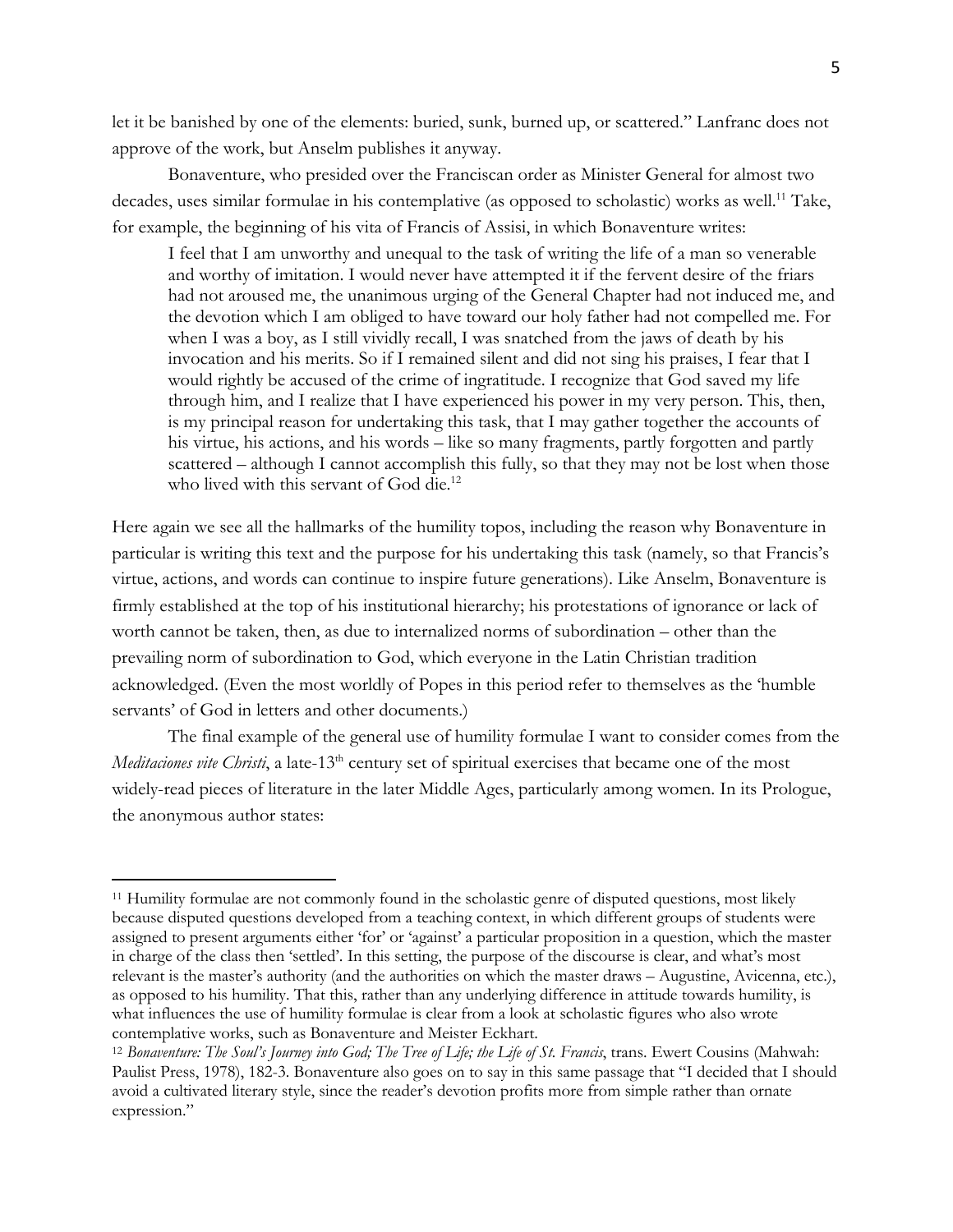I did wish you would receive this introduction from someone more experienced and learned, because I am quite inadequate for such things. Nevertheless, judging that it would be better to say something suitable rather than remain silent entirely, I shall put my inexperience to the test and speak on familiar terms with you, in a rough and unrefined manner of speaking: on the one hand so that you are able to understand better what is said, and on the other, that you can strive thereby to refresh not your ear but your mind…I hope also that my lack of expertise might supply something to your lack of erudition; but in this endeavor I am even more hopeful that, provided you wish to exert yourself by assiduous meditation, you will have as virtual teacher the same Lord Jesus of whom we speak."<sup>13</sup>

Here we see another classic use of the humility topos in a widely circulated and read text. This statement appears immediately following an explanation of how the meditations recommended in this work will prepare their practitioner for contemplation of God in its highest form; it includes the standard disavowals of worth, knowledge, and literary expertise, and an appeal to illumination from God.

This appeal, moreover, invokes the popular Augustinian trope of God as the only true teacher – a move that levels the intellectual playing field as well as acknowledges God as the ultimate source of truth. Insofar as God alone is responsible for granting human beings understanding and wisdom, the Franciscan nun to whom the *Meditations* was written is in as good a position for receiving illumination as cardinals and university masters. In fact, the importance of humility as a virtue in the later Middle Ages entails that God is seen as perhaps *more* likely to illuminate the 'least of these'. To further illuminate the use of humility formulae in this period, then, I turn now to a discussion of humility as moral ideal, modeled by Christ himself.

## **2. Humility as Contemplative Virtue**

As mentioned in section 1, after Gregory the Great's delineation of the 'deadly sins' in the  $6<sup>th</sup>$ century, the virtue of humility gains special emphasis in monastic communities as the converse of pride. Post-Gregorian reforms of the  $11<sup>th</sup>$  century and the rise of the university system in the  $12<sup>th</sup>$ and 13th centuries, growing frustration with both rigid ecclesiastical hierarchies and intellectual elitism contributes to a widespread cultural emphasis on the importance of humility. In the mendicant orders and in the lay devotional movements that spread like wildfire in the 13<sup>th</sup>-15<sup>th</sup> centuries, humility is upheld as a virtue central not just to moral and religious life, but to intellectual life as well: true wisdom is a gift from God, and contemplation of the divine is inherently humbling. Furthermore, the prime exemplar of humility throughout the Middle Ages was taken to be Christ himself. Although the Second Person of the Trinity, Christ 'emptied himself and took on the form of a servant' via the Incarnation, presenting a model of humility with universal applicability – if God can be humble, then everyone should be humble: pope or peasant, bishop or beguine. This conception of humility as moral ideal forms the background against which medieval expressions of

<sup>13</sup> *Meditations on the Life of Christ,* trans. F.X. Taney, Anne Miller, and C Mary Stallings-Taney (Asheville, NC: Pegasus Press, 2000), pp. 3-4.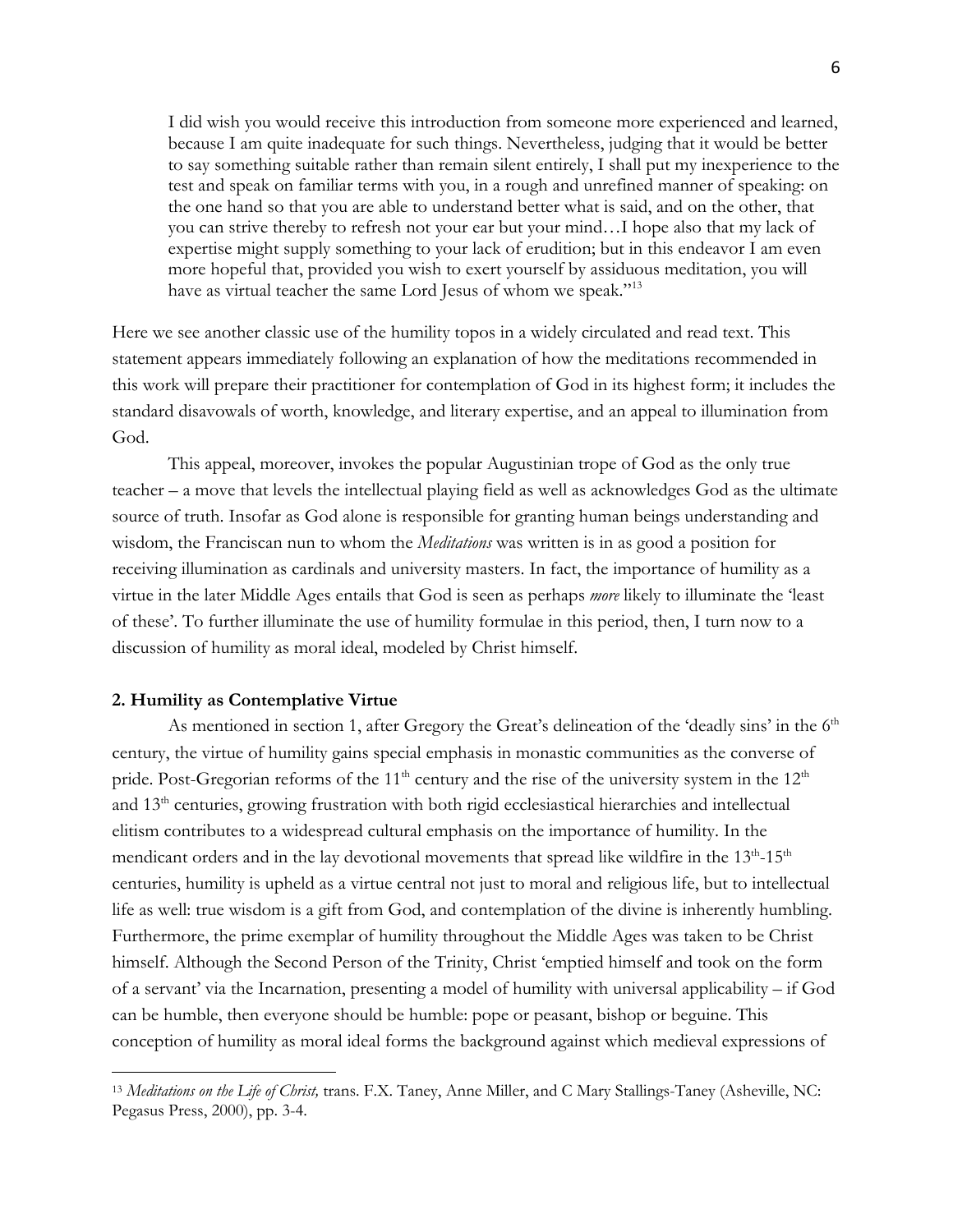unworthiness and ignorance were uttered and interpreted. Such pronouncements represent **comparative** rather than absolute assessments of worth, where the ultimate object of any comparison is always God*.* Because fallen human nature tends towards pride and an inflated sense of self-worth, the function of this comparison is to remind both author and reader that any human accomplishment pales to insignificance next to God's infinite actuality.

The poem with which Marguerite of Porete opens her *Mirror of Simple Souls* neatly captures how humility was portrayed as an ideal – and a caution against pride – in the early  $14<sup>th</sup>$  century. Introducing her treatise to its readers, she writes:

> Humility, who is keeper of the treasury of Knowledge And the mother of the other Virtues Must overtake you. […] Theologians and other clerks, You will not have the intellect for it, No matter how brilliant your abilities, If you do not proceed humbly.<sup>14</sup>

Here Marguerite draws on humility's status as both the source of the other virtues and a precondition for wisdom. The explicit mention of the need for humility in theologians and clerks (who represented the pinnacle of the hierarchy of intelligentsia, and who would burn Marguerite at the stake as a heretic in 1310) underscores the idea that intellectual pride is an obstacle to illumination.

I have written in more detail elsewhere about the vital role humility plays in the medieval Christian contemplative tradition;<sup>15</sup> for the purposes of this paper, what proves most important is its status as a moral, epistemic, and spiritual ideal, and Christ's modeling of that ideal. A central theme of the medieval meditation genre, for instance, is that the Incarnation has created an unbreakable link between humanity and divinity.16 As the English hermit Richard Rolle writes in one of his widely-read 14<sup>th</sup> century meditations on the life of Christ:

Lord who came down from heaven to earth for love of the human race, from so high to so low, from such dominion to such low poverty, from such high splendor to such low misery, from such high magnificence to such low sorrow, from such a pleasurable life to such a

<sup>14</sup> *Marguerite Porete. The Mirror of Simple Souls*, trans. E.L. Babinsky (Mahwah: Paulist Press, 1993), 79. <sup>15</sup> See, for instance, "'Many Know Much, but Do Not Know Themselves': Self-Knowledge, Humility, and Perfection in the Medieval Affective Contemplative Tradition" in *Consciousness and Self-Knowledge in Medieval Philosophy*: *Proceedings of the Society for Medieval Logic and Metaphysics Volume 14,* eds. G Klima and A. Hall (Cambridge Scholars Publishing, 2018), 89-106.<br><sup>16</sup> For more on the medieval meditative tradition, and particularly its relation to the activity of contemplation,

see Michelle Karnes's *Imagination, Meditation, and Cognition in the Middle Ages* (Chicago: University of Chicago Press, 2011), and my "From Meditation to Contemplation: Broadening the Borders of Philosophy in the 13th-15th Centuries" for *Pluralizing Philosophy's Past – New Reflections in the History of Philosophy*, eds. A. Griffioen and M. Backmann (Palgrave Macmillan, forthcoming).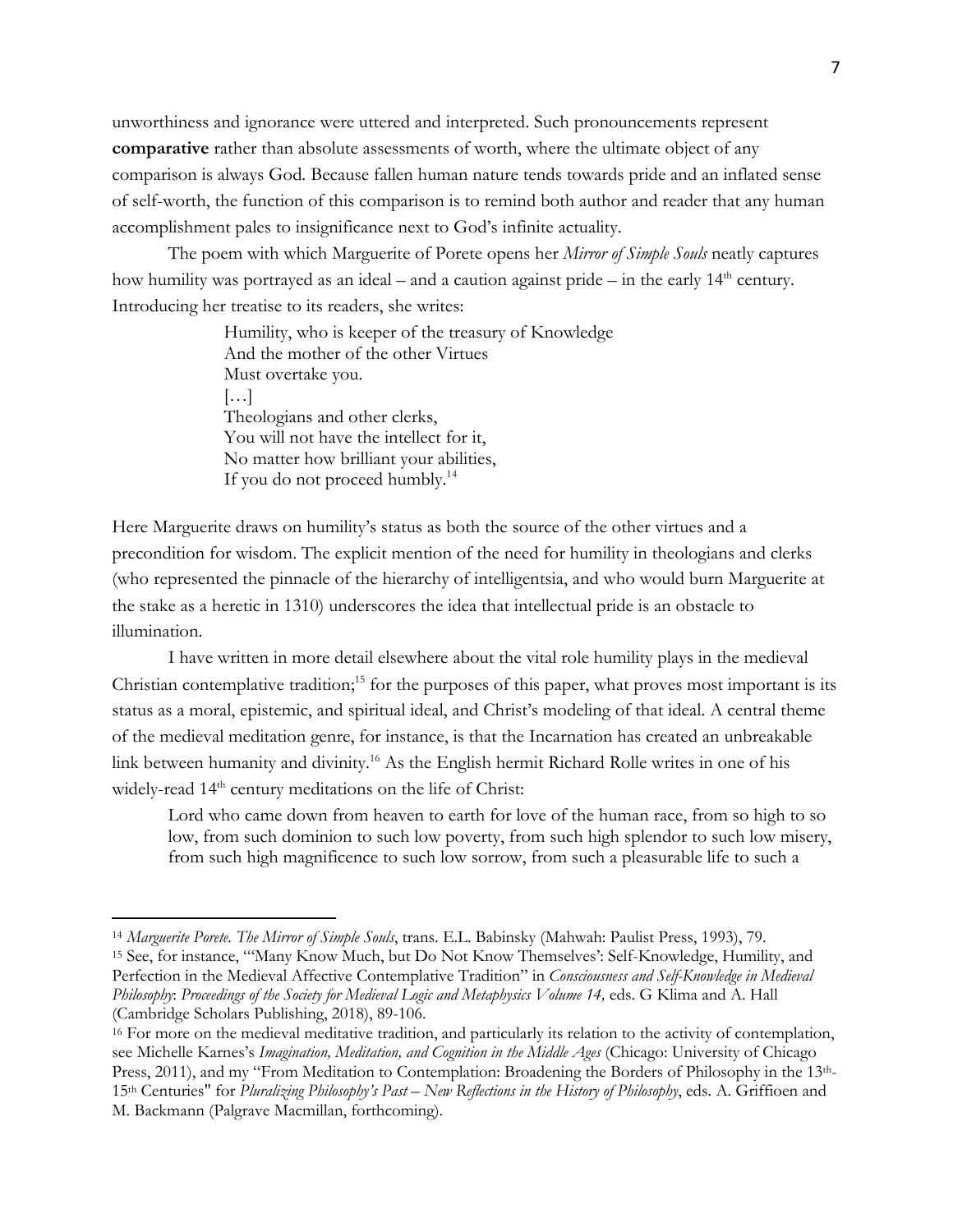painful death, now, Lord for all that love which you revealed to mankind in your incarnation and in your passion, I implore you for mercy and help.<sup>17</sup>

One reason Christ's example of humility proves so informative for our purposes is that it represents a *perfect* model of humility: humility in its purest form, devoid of pretense or sin. Paradoxically – but crucially – Christ's model teaches that humility is intrinsically linked with dignity and sublimity. Indeed, a common Scriptural trope throughout both the Old and New Testament is the high being brought low and the low being raised up; the Passion and Resurrection present the ultimate example both of how the high should humble themselves and also of how the humble will be lifted high. Any number of medieval authors highlight Christ's example as both an imitable model of humility and an assurance that such humility will result in a closer union with God. When meditating on Christ's presence in the Eucharist, for instance, Francis of Assisi writes:

O sublime humility! O humble sublimity! … Look, brothers, at the humility of God And pour out your hearts before him! Humble yourselves, as well, That you may be exalted by Him.<sup>18</sup>

The medieval call to humility is always balanced with this assurance (sometimes implicit; often explicit) that God will exalt those who answer this call.

Finally, professions of insignificance and lowliness in this period must also be read in light of the fact that according to this tradition, union with God is understood to be the final end of human nature – that is, human beings are meant to aim all their actions ultimately at becoming one with the perfect source of all goodness.<sup>19</sup> Obviously, the contrast between that perfect source and fallen human nature is extreme. Regardless, human beings were understood to be created in God's image by their possession of intellect and will, and were encouraged to develop those capacities in order to grow closer to God. Medieval acknowledgements of the extent to which human beings fall short of this goal don't indicate a static sense of worthlessness; rather, they acknowledge the importance of humility as a dynamic component of moral and spiritual growth – the ground in which other virtues root themselves and begin to bear fruit.

## **3. Re-reading Medieval Women's Use of Humility Formulae**

<sup>17</sup> Pg. 107, *Richard Rolle: The English Writings*, ed. and trans. Rosamund Allen (Mahwah: Paulist Press, 1988). <sup>18</sup> "A Letter to the Entire Order," in *Francis and Clare*, pg. 55.

<sup>19</sup> For more on differing conceptions of what, exactly, that final end might look like, see my "The Phenomenology of Immortality (1200-1400)," *The History of the Philosophy of Mind*. *Vol. 2: Philosophy of Mind in the Early and High Middle Ages*, ed. M. Cameron (London: Routledge, 2019), 219-39.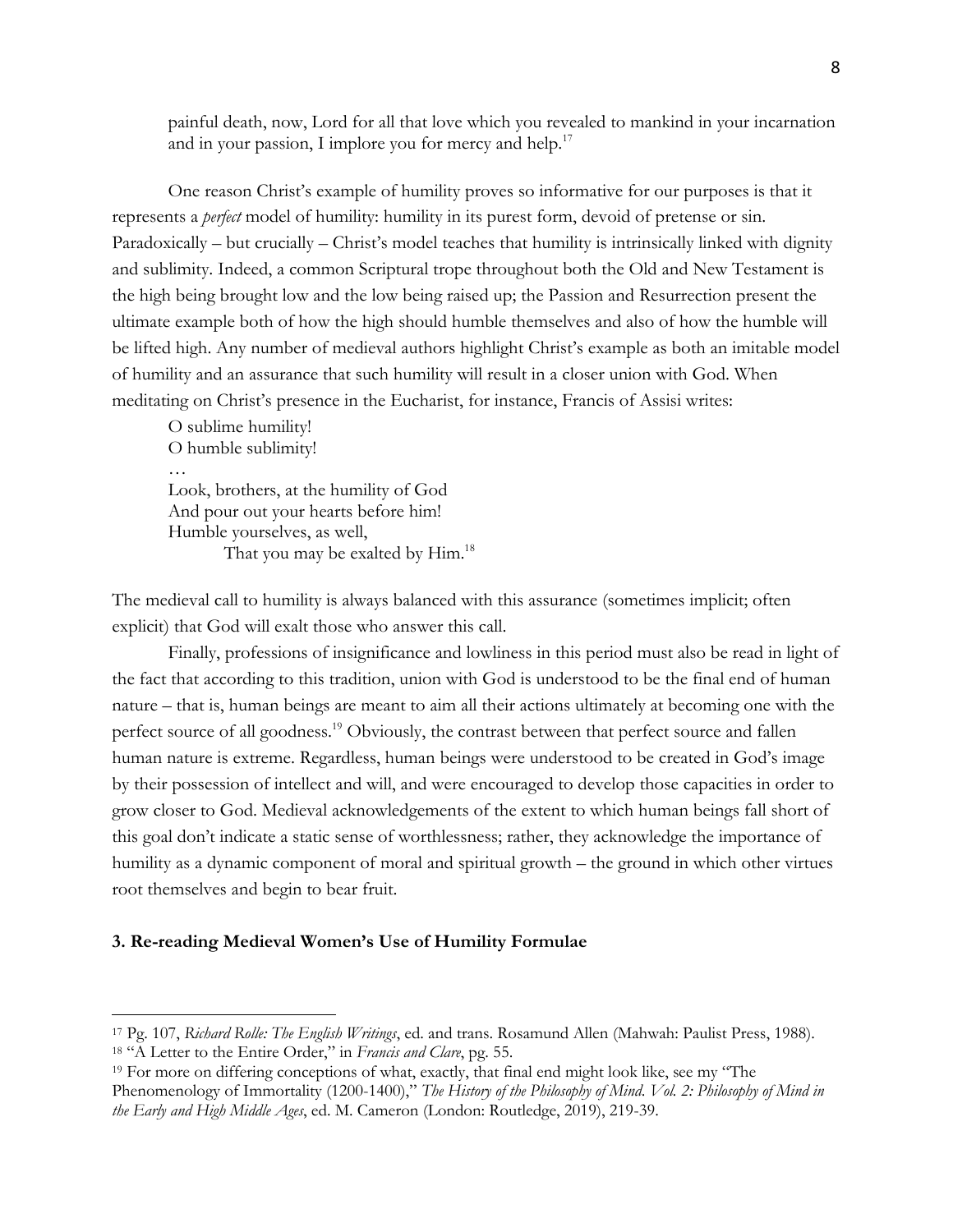It is against *this* background that we need to read medieval women's use of humility formulae: first, the careful use of humility formulae throughout this period as a way of introducing the text's content and explaining/defending the claim of this particular author to write it; second, the centrality of humility as moral, intellectual, and spiritual ideal, taken to apply equally to all, and intrinsically linked with dignity and divinity. Understanding this broader context allows us to appreciate how many medieval women use these formulae not only to situate themselves as authorities but also to explicitly respond to the objection that women have no business speaking on theological and philosophical topics.

We find an early use of this trope in Hrostvit of Gandersheim's letter to the patrons of her dramas. As she writes in verse:

I do not deny that by the gift of the Creator's grace I am able to grasp certain concepts the arts concerning

because I am a creature capable of learning,

but I also know that through my own powers, I know nothing.

 $\left[\ldots\right]$ 

Therefore, in order to prevent God's gift in me from dying by my neglect, I have tried whenever I could probe,

to rip small patches from Philosophy's robe

and weave them into this little work of mine,

so that the worthlessness of my own ignorance may be ennobled by their interweaving of this nobler material's shine,

and that, thus, the Giver of my talent all the more justly be praised through me, the more limited the female intellect is believed to be.<sup>20</sup>

Here, the late 10<sup>th</sup> century Benedictine nun includes all the classic features of the medieval humility formula, including a nod towards the overtly Boethian content of her dramas (particularly the *Sapientia*); the reference to ripping pieces from Philosophy's robe is a direct reference to the opening book of Boethius's *Consolation of Philosophy*, and it implies that Hrostvit sees herself as a philosopher.21 We also see here the main modification to the general humility topos that characterizes its use by female authors – namely, 1) explicit mention of the sex of the writer, 2) reference to common beliefs about female weakness (in intellectual, physical, moral, and spiritual form), and 3) an assurance that these perceived limitations pose no barrier to the text's ability to convey divine Truth (and may, in fact, enhance its ability to do so).<sup>22</sup>

<sup>20</sup> Pg. 44, *Hrotsvit of Gandersheim: A Florilegium of Her Works*, ed. and trans. K. Wilson (Cambridge: D.S. Brewer, 1998).

<sup>&</sup>lt;sup>21</sup> This is further supported by Hrostvit's subsequent claim that "I do not boast to possess knowledge not do I pretend not to be ignorant; but, as far as I am concerned, the only thing I know is that I know naught" (44) – a direct echo of Socrates's contention in the *Apology* that the only thing he knows is that he knows nothing, and this alone is the respect in which he should be considered wisest.

<sup>22</sup> Hrostvit regularly mentions her sex and its perceived limitations in her author's prologues or dedicatory letters, often in a manner obviously meant to be ironic, as when she uses complex meter to express the difficulty of writing in verse for "the fragile female sex" (19).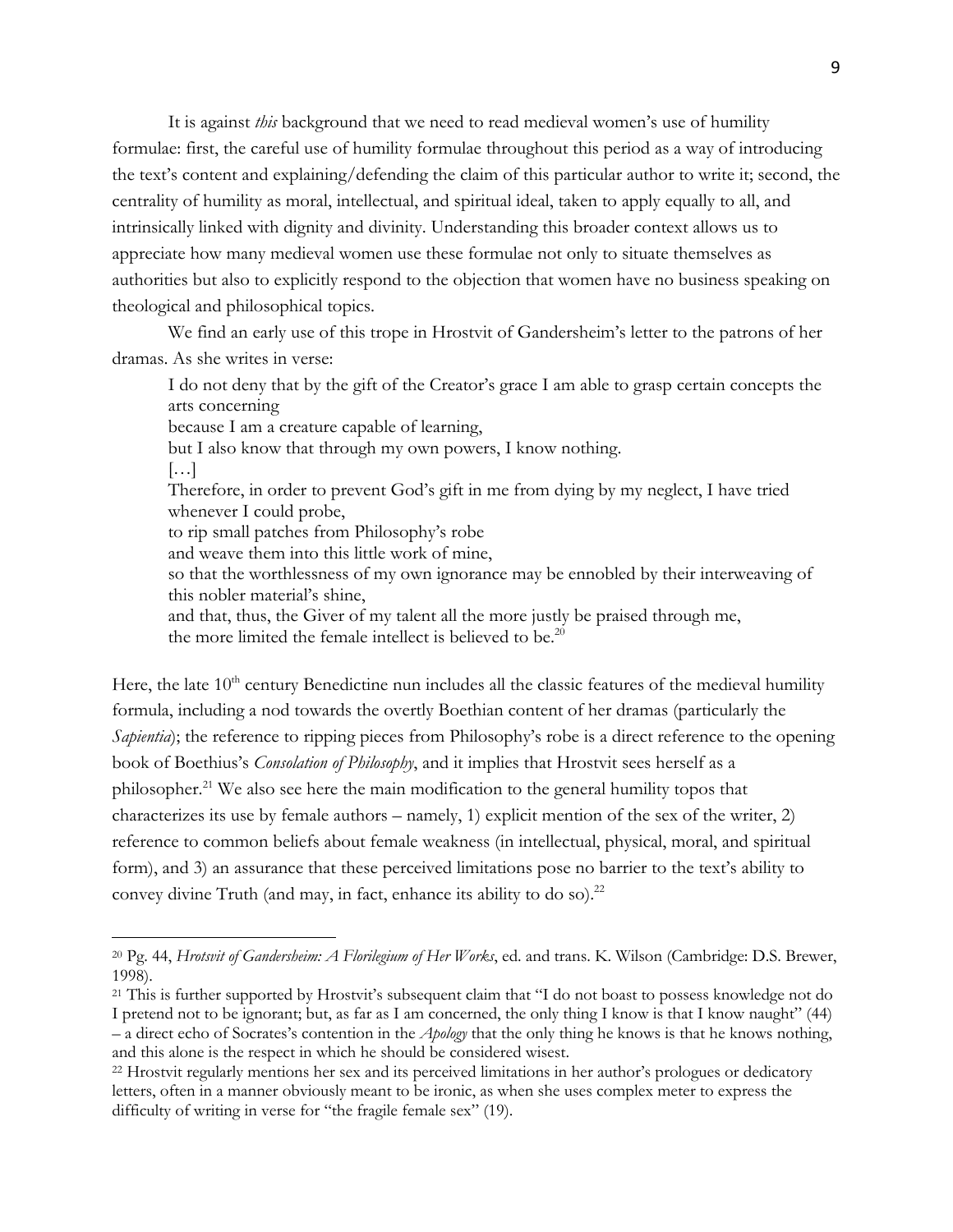I've already referenced Hildegard of Bingen's  $12<sup>th</sup>$  century use of the humility formula in the introduction; with the virtual explosion of contemplative literature in the 13<sup>th</sup>-15<sup>th</sup> centuries, there are any number of later examples to choose from. To highlight the breadth of this trope, then, let us consider its use by Mechthild of Magdeburg (a German beguine who writes in Middle Low German), Marguerite d'Oingt (a French Carthusian nun who writes in both Latin and Franco-Provençal), Mechthild of Hackeborn (a nun at Helfta whose book is composed in Latin), and Julian of Norwich (an English anchorite who writes in Middle English). As we'll see, despite differences in style and emphasis, the general form and function of their humility topoi remain remarkably similar.

Little is known of Mechthild of Magdeburg's early life or education; what we do know is that she was a beguine – that is, a laywoman who dedicated herself to a life of religious devotion and service without entering a convent – and that she composes the majority of her book, *The Flowing Light of the Godhead*, before taking refuge at the nunnery at Helfta (famous for its intellectual community) later in life. Much has been made in recent discussions about how Mechthild's expressions of humility and anxiety concerning how her book will be read and received should be understood; <sup>23</sup> Michelle Voss Roberts, for instance, claims that Mechthild's worries play an "authorizing function" by dint of providing "constant iterations of lowliness that subtly persuaded her male supporters" that she poses no threat to established authority.<sup>24</sup> In light of the evidence I've presented in the previous two sections of this paper, however, I believe that these expressions are actually meant to establish the authority of their texts in a much more straightforward way – namely, to explicitly address the question of their status as women writing about theological and philosophical matters and to establish their right to speak authoritatively about God and God's will for their fellow human beings.

Take for instance, this memorable passage at the outset of Book II, in which Mechthild refers to herself as 'filthy ooze' in sharing with God the worry that her book won't be read or properly appreciated:

Ah, Lord, if I were a learned religious man, And if you had performed this unique great miracle using him, You would receive everlasting honor for it. But how is one supposed to believe That you have built a golden house on filthy ooze And really live in it with your mother, with all creatures, and with your heavenly court? Lord, earthly wisdom will not being able to find you there.

Here Mechthild purposefully contrasts her status and knowledge as a laywoman with that of a university-educated man. At the same time, she refers to her book as not just a "unique great

<sup>23</sup> See, e.g., Sara Poor's *Mechthild of Magdeburg and Her Book: Gender and the Making of Textual Authority*. (Philadelphia: University of Pennsylvania Press, 2004) and Voss Roberts's "Retrieving Humility."

<sup>24</sup> "Retrieving Humility," pg. 68.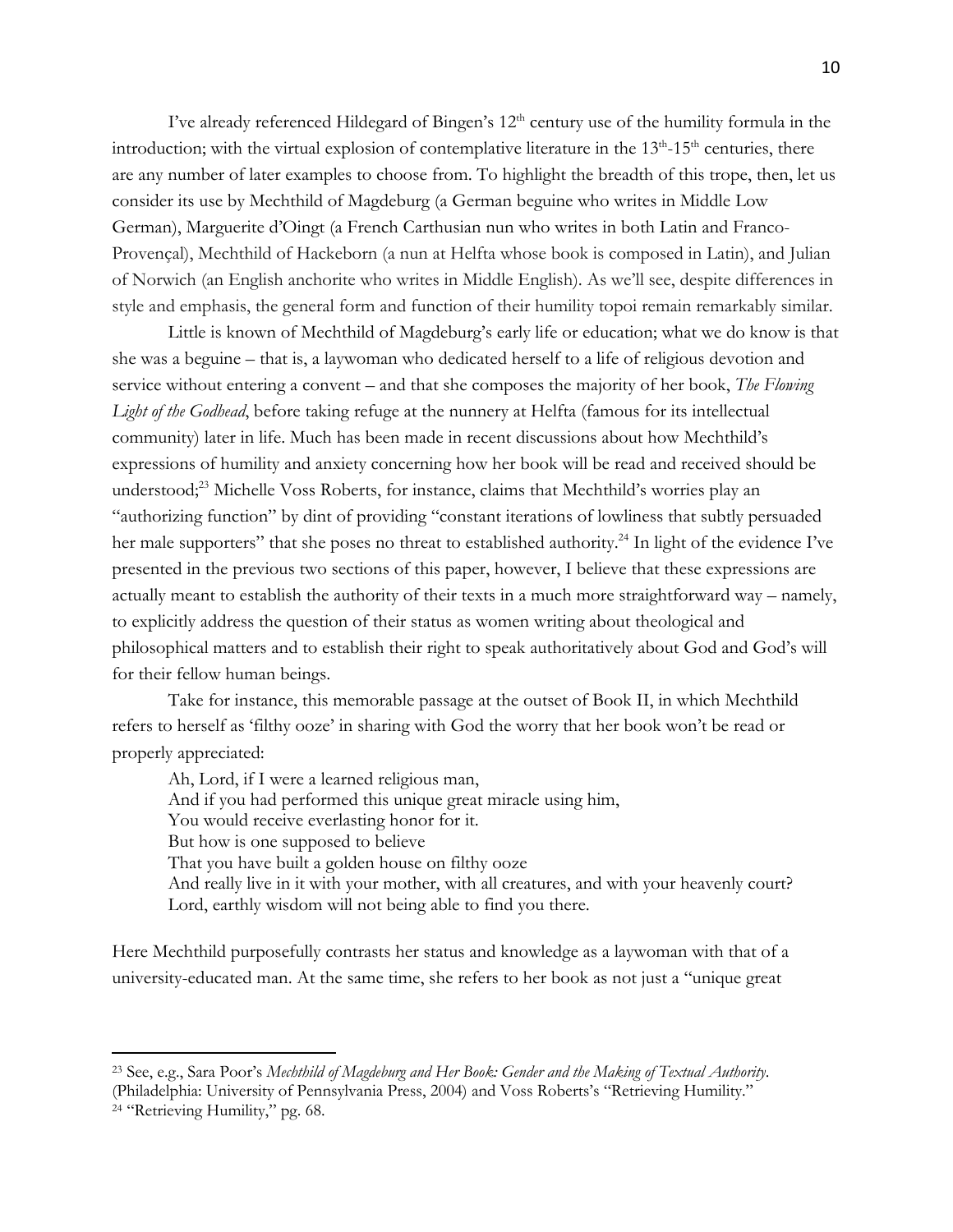miracle" but also a "golden house" inhabited not just by Christ but also by Mary and the heavenly hosts. Now look at the response she receives from no lesser an authority than God:

"Daughter, many a wise man, because of negligence On a big highway, has lost his precious gold With which he was hoping to go to a famous school. Someone is going to find it. By nature I have acted accordingly many a day. Whenever I bestowed special favors, I always sought out the lowest, most insignificant, and most unknown place for them. The highest mountains on earth cannot receive the revelations of my favors Because the course of the Holy Spirit flows by nature downhill. One finds many a professor learned in scripture who is actually a fool in my eyes. And I'll tell you something else: It is a great honor for me with regard to them, and it very much strengthens Holy **Christianity** That the unlearned mouth, aided by my Holy Spirit, teaches the learned tongue."<sup>25</sup>

This assurance that Mechthild's text is inspired by the Holy Spirit, that earthly wisdom is often foolishness, and that what she has to say will actually benefit those learned men is further supported by her appeal to the medieval ideal of humility discussed in section 2. It is the 'least of these' who are open to God's teaching, and whose work "strengthens Holy Christianity."

We find another example of this sort of use of the humility topos in the work of Margeurite d'Oingt, a Carthusian nun whose works (although little known today) were widely read and well respected in both her own time and in following centuries. Toward the outset of her *Page of Meditations*, a late 13<sup>th</sup> century set of meditations on the life of Christ, Marguerite offers what at first looks like a flurry of justifications and self-effacing anxiety:

I began to think about and to contemplate the sweetness and goodness which is in Him, and the great good He had done me and all of humanity [via his Incarnation]. I was so full of these thoughts that I lost my appetite and my sleep. […] I thought that the hearts of men and women are so flighty that they can hardly ever remain in one place, and because of that I fixed in writing the thoughts that God had ordered into my heart so that I would not lose them when I removed them from my heart, and so that I could think over them little by little whenever God would give me His grace. And for that reason I ask all those who read this text not to think badly [of me] because I had the presumption to write this, since you must believe that I have no sense or learning with which I would know how to take these things from my heart**,** nor could I write this down without any other model than the grace of God which is working within me. $^{26}$ 

If we look at this passage again, however, in light of the general use of humility formulae (notice, for instance, how Marguerite immediately makes it clear that the content of the work will be thoughts

<sup>25</sup> II.26, *Mechthild of Magdeburg, The Flowing Light of the Godhead*, trans. Frank Tobin (Mahwah: Paulist Press, 1980), pg. 97.

<sup>26</sup> *The Writings of Margaret of Oingt, Medieval Prioress and Mystic (d. 1310)*, trans. with an introduction, essay, and notes by Renate Blumenfeld-Kosinski (Cambridge: D.S. Brewer, 1990), pg. 26.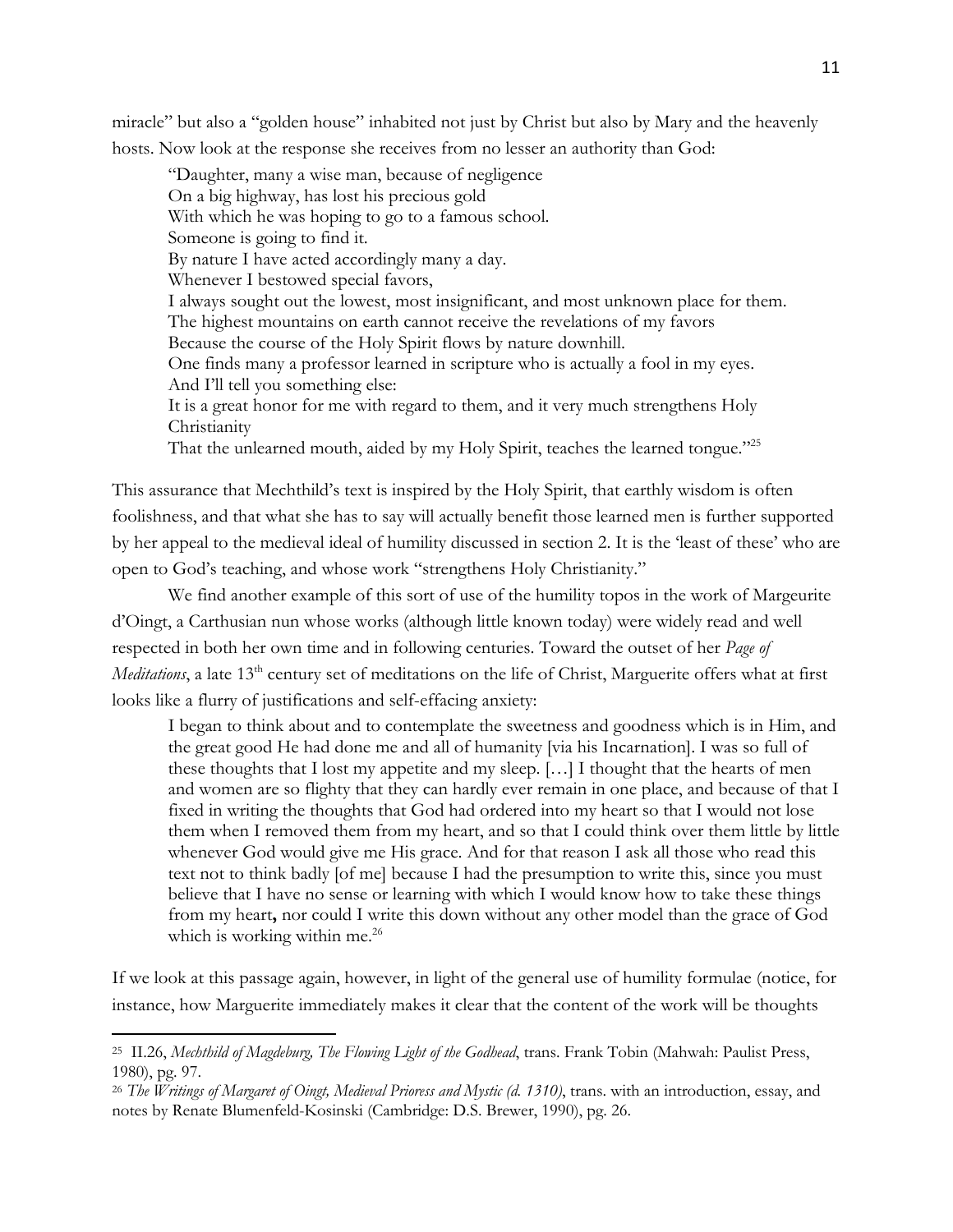on the life of Christ), and humility as moral ideal, we can read it more as it would have originally been meant and understood. First Marguerite, who is proficient in several languages, obviously does not lack either 'sense or learning'; in fact, she writes these words in Latin – the language of scholarship and the church. Second, the Carthusian order, which took strict vows of silence and solitude, used the act of writing and transcribing as a spiritual discipline and had as one of their central spiritual metaphors the image of God inscribing words directly into their hearts.<sup>27</sup> Thus, Marguerite's claim that God ordered these thoughts 'into her heart' and that she is in turn transcribing those thoughts directly from her heart is extremely significant. Third, Marguerite attributes her ability to compose this text to nothing less than the model of God's own grace moving within her, giving both the origin and the means of her writing a divine source. Finally, note that although she initially frames the composition of this text in terms of an aid to her own future meditation, she assumes a wider readership in asking for kindness from "all those who read this text". Taken as a whole, this statement actually positions what Marguerite is about to say as an important contribution to the teachings of her religious order.

Another medieval contemplative who was influential in her own time but remains littleknown today is Mechthild of Hackeborn, described by Rosalynn Voaden as "one of the best known and most widely read visionaries in late medieval and early modern Europe."<sup>28</sup> The composition of Mechthild's *Book of Special Grace* was a collective effort; although Mechthild apparently regularly shared her visions and revelations with her fellow nuns at Helfta, she is described as initially unaware and then horrified to discover that these experiences were being written down and collected by some of her sisters (including Gertrude the Great – an equally notable contemplative and author). When she goes to God with her worries, however, God explains to her that "Truth itself" is speaking through her:

I am in the hearts of those who desire to listen to you, stirring up that desire in them. I am the understanding in the ears of those who hear you; it is through me that they understand what they hear. I am also in the mouths of those who speak of these things. And I am in the hands of the writers as their helper and collaborator in every way. Thus, all that they compose and write in and through me is true, for I am Truth itself."29 (5.22, pp. 242-3).

After being assured that God was in favor of the book's composition, Mechthild is reported as participating enthusiastically in its production. Again, we see here how a profession of humility (in the form of Mechthild's stated alarm at learning her visions are being preserved for dissemination) is

<sup>&</sup>lt;sup>27</sup> As Bennett Gilbert writes, "Transcription, filling the monk's mind with truthful words, was the first step in a [Carthusian's] spiritual reflection" (372), in "Early Carthusian Script and Silence," *Cistercian Studies Quarterly* 49:3 (2014) 367–397.

<sup>28</sup> As Voaden goes on to write: "Hundreds of copies of [Mechthild's] book of revelations, the *Liber specialis gratiae*, were in circulation in both complete and excerpted forms, in Latin, and translations into at least five different vernaculars" (431). "Mechthild of Hackeborn" in *Medieval Holy Women in the Christian Tradition c. 1100-c.1500*, eds. A. Minnis and R. Voaden (Turnhout: Brepols, 2010), pp. 431-451.

<sup>29</sup> 5.22, pp. 242-3 in *Mechthild of Hackeborn: The Book of Special Grace*, trans. Barbara Newman (Mahwah: Paulist Press, 2017).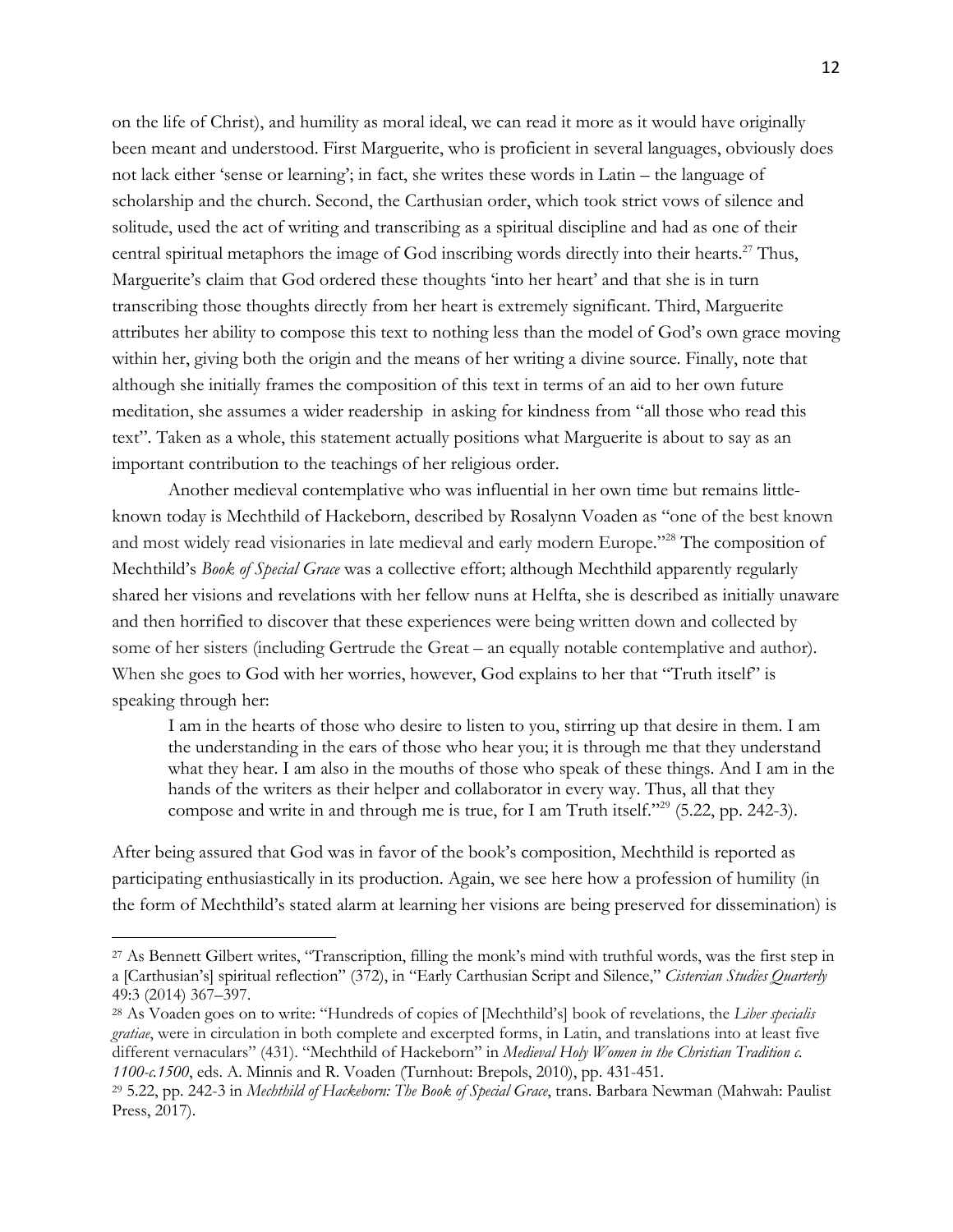met by God's explicit endorsement of the text's project. As with the prologue to the *Meditations on the Life of Christ*, the appeal to the Augustinian trope of God as the only true teacher gives what follows the stamp not just of divine approval but also of divine authority.<sup>30</sup>

Let me close this section with a passage from the Short Text of Julian of Norwich's *Revelations* (written toward the end of the 14<sup>th</sup> century). Julian begins with a classic use of the humility formula, going on to address objections to a woman's writing on theological matters:

God forbid that you should say or take it so that I am a teacher, for I don't mean that nor have I never meant that. For I am a woman, lewd [uneducated], feeble, and frail. But I know well that what I say I have received from the showing of him who is sovereign teacher. Indeed, charity stirs me to tell you it. For I wish that God were known and my fellow Christians helped, as I wish to be myself, to the greater hatred of sin and loving of God. But because I am a woman, should I therefore believe that I should not tell you the goodness of God, since I saw in that same time [that is, during her visions] that it is his will that it be known? And that you shall well see in what follows, if it be well and truly understood. Then shall you soon forget me who is a wretch, and do so that I not interfere with your learning, and behold Jesus who is the teacher of all.<sup>31</sup>

Here Julian combines the common tropes of humility formulae (disavowal of knowledge and worth) with the tropes more specific to women (frailty and weakness) into one pithy sentence. She appeals to divine love and God's will (also the main subject matter of her *Showings*) to explain why she writes, and also to explicitly address her status as a woman. Her comment about being a wretch functions in this context primarily to draw attention to how all are wretches in comparison to God. Finally, the Augustinian-influenced anchorite reminds her readers that the only real teacher is God, from whom all authority comes.

#### **4. Conclusion**

Although even the most brilliant women in this period faced significant obstacles to being heard – particularly insofar as they were barred from holding prominent positions in ecclesiastical and university hierarchies – this does not mean that their self-descriptions as uneducated and

<sup>30</sup> This is a recurring theme. See, for instance, 5.31 where God assures Mechthild: "Just as truly as you received it from my Spirit, so truly my Spirit compelled them to write it down and elaborate it" (245). We find a similar emphasis on humility's connection with God's grace in Mechthild's scribe and sister nun, Gertrude the Great: "Now Gertrude was led by her very humility to consider herself so unworthy of God's gifts that she could not be induced to believe that they were given her for her own advantage. She saw herself as a channel through which, by some mysterious disposition of God, his grace flowed to his elect, since she herself was so unworthy and received all God's gifts, small or great (so she thought), in the most inadequate and unfruitful fashion, save only that she took the trouble to distribute them to others in speech or writing." *Gertrude of Helfta: The Herald of Divine Love*, trans. and ed. Margaret Winkworth. Mahwah: Paulist Press, 1993. <sup>31</sup> Short Text, section 6, my rendering into modern English from the text in *The Writings of Julian of Norwich: A Vision Showed to a Devout Woman and A Revelation of Love,* eds. Nicholas Watson and Jacqueline Jenkins. (University Park, PA: Pennsylvania State University Press, 2006), pg. 75.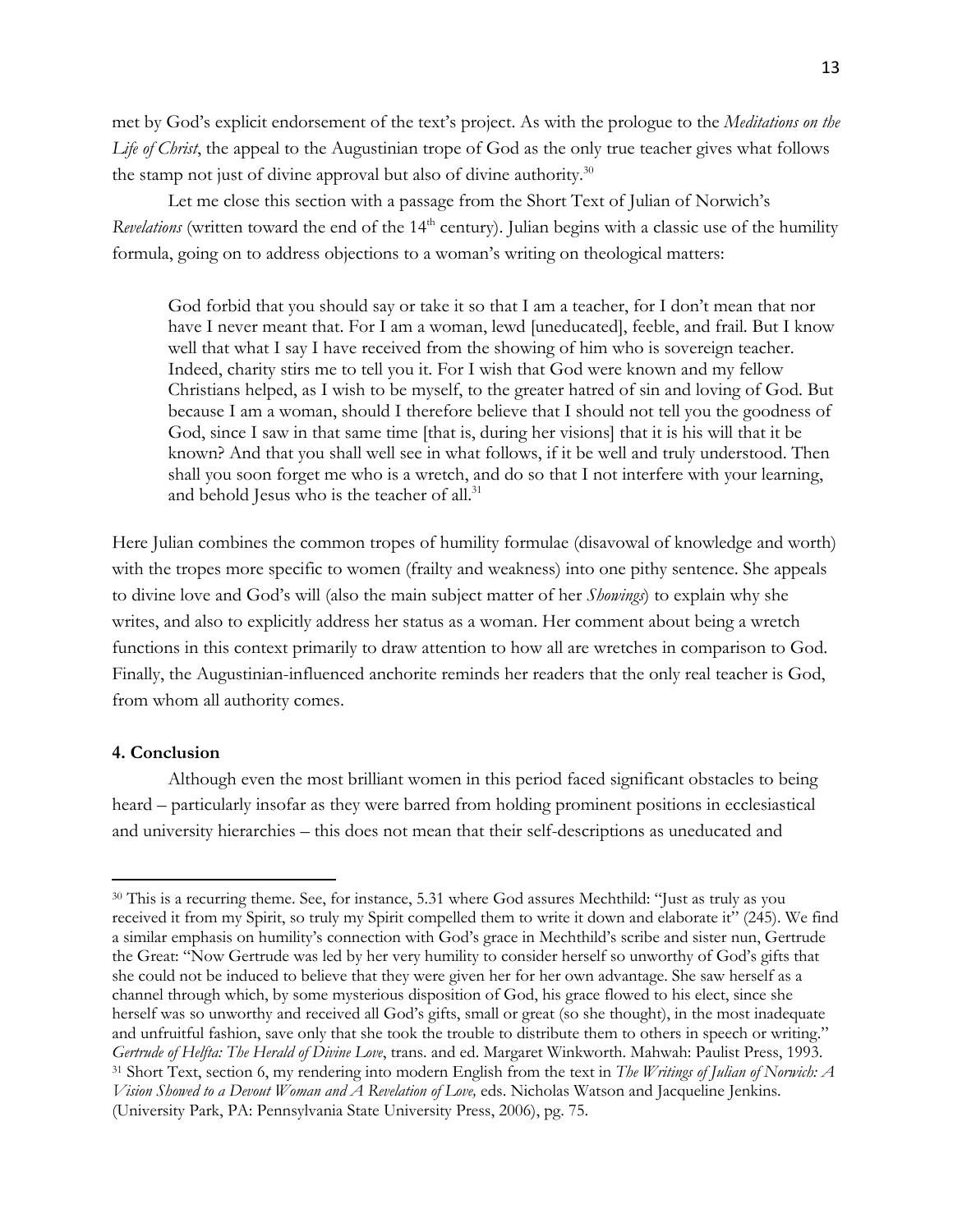ignorant should be taken at face value. As we saw in section 2, *anyone* in this period who claimed authority on their own merit would be dismissed out of hand; in this context, women's stressing their greater claim to humility via their 'naturally' subordinated position functioned simultaneously to emphasize their claim to a closer connection to the divine.

Furthermore, the women who wrote the passages discussed in section 3 were familiar not only with the general form and function of medieval humility formulae but with many of the actual texts in which they were found. Rather than being forbidden, the activities of reading and writing were widely portrayed as signs of holiness and religious devotion for women in the  $13<sup>th</sup>$ -15<sup>th</sup> centuries. <sup>32</sup> In addition to the 'sister-books' and convent chronicles generated by and shared between communities of religious women (e.g., nuns, beguines, and tertiaries), the high demand for pocket Bibles, Books of Hours, and meditative literature for personal devotional use speaks to the assumption that the wealthy lay women who commissioned these works both could and would read them; in stained glass windows, sculptures, altarpieces, and paintings from this period throughout Europe, women are frequently depicted holding and reading books.<sup>33</sup> The influence of contemplative works written by women throughout this period on ecclesiastical as well as lay communities demonstrates that women were seen as potentially valuable sources of insights into divine wisdom (that is, the only 'true' source of knowledge and truth) throughout this period.

Indeed, the simple fact that so many of these women's texts survive today means that they *were*, in fact, taken seriously as authoritative sources on moral and theological matters. Viewing medieval women's use of humility formulae through the lens laid out in this paper allows us to appreciate the skill with which those women 'flip' their inferior social status to position their works as important contributions to existing debates, and to appreciate that many medieval women were, in fact, both more aware of and engaged in the theological and philosophical debates of their day than contemporary scholars of medieval philosophy tend to realize. Women's contributions to these

<sup>32</sup> As Richard Kieckhefer notes, "We know that certain women saints were enthusiastic readers, and we know that devotional reading figured prominently in the urban religious culture of the era…. This is not to suggest that pious women read more than men did, or that the content of the books was less important for men than for women. Rather, it may be that the *activity* of reading was in closer accord with the central themes of women's piety than with those of men's." "Holiness and the Culture of Devotion" in *Images of Sainthood in Medieval Europe*, eds. R. Blumenfeld-Kosinski and T. Szell. (Ithaca: Cornell University Press, 1991), pg. 302. <sup>33</sup> For more on this topic, see Gertrud Jaron Lewis's *By Women, for Women, about Women: the Sister-Books of Fourteenth-Century Germany* (Toronto: Pontifical Institute of Mediaeval Studies, 1996), as well as any and all of volumes three through five of Bernard McGinn's compendious *The Presence of God: A History of Western Christian Mysticism*: respectively, *The Flowering of Mysticism: Men and Women in the New Mysticism - 1200- 1350. Vol. III of The Presence of God: A History of Western Christian Mysticism*. New York: Crossroad Publishing Co, 1998), *The Harvest of Mysticism in Medieval Germany (1300-1500)*, Vol.4 of *The Presence of God: A History of Western Christian Mysticism* (New York: Crossroad Publishing Co., 2005), and *Varieties of Vernacular Mysticism: 1350-1550*, Vol. 5 of *The Presence of God: A History of Western Christian Mysticism* (New York: Crossroad Publishing Co., 2016).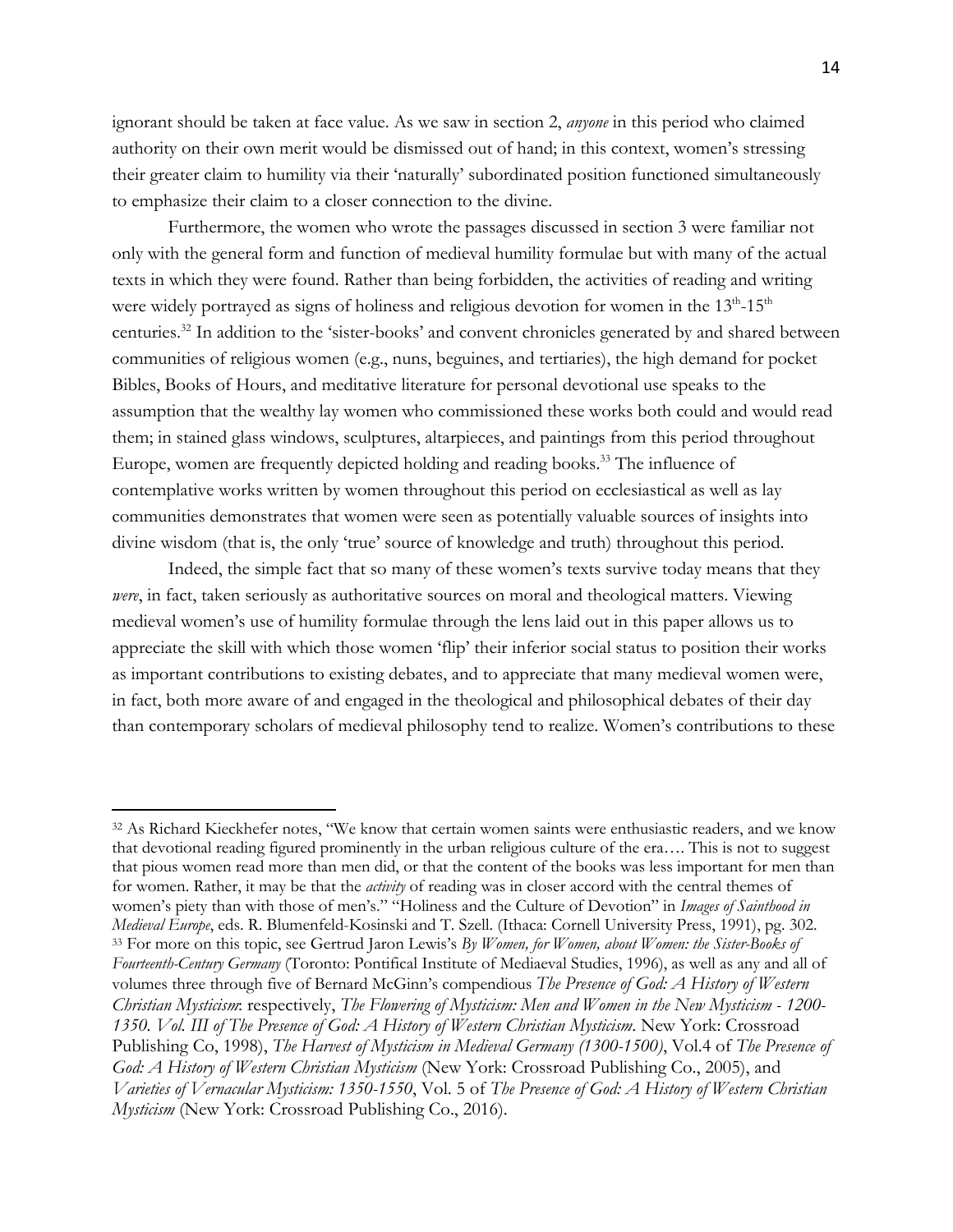debates were not ignored in their own time; it would be a shame if scholars of medieval philosophy continued to ignore them now. 34

*Barnard College at Columbia University*

# **Bibliography**

*Primary Sources*

Anonymous. *Meditations on the Life of Christ,* trans. F.X. Taney, Anne Miller, and C Mary Stallings-Taney (Asheville, NC: Pegasus Press, 2000).

Anselm. *Anselm: The Complete Treatises*, trans. Thomas Williams (Indianapolis: Hackett Publishing Co., 2022).

Bernard of Clairvaux. *Sermones in Cantica Canticorum*, in Patrologiae Cursus Completus, Vol. 183, ed. J.-P. Minge. (Turnhout: Brepols, 1969).

Bonaventure. *Bonaventure: The Soul's Journey into God; The Tree of Life; the Life of St. Francis*, trans. E. Cousins (Mahwah: Paulist Press, 1978).

Catherine of Siena. *Catherine of Siena: The Dialogue,* trans. S. Noffke (Mahwah: Paulist Press, 1980).

Clare and Francis of Assisi. *Francis and Clare: The Complete Works,* trans. R.J. Armstrong and I. Brady (Mahwah: Paulist Press, 1986).

Gertrude the Great. *Gertrude of Helfta: The Herald of Divine Love*, ed. and trans. M. Winkworth (Mahwah: Paulist Press, 1993).

Hrostvit. *Hrotsvit of Gandersheim: A Florilegium of Her Works*, ed. and trans. K. Wilson (Cambridge: D.S. Brewer, 1998).

Julian of Norwich. *The Writings of Julian of Norwich: A Vision Showed to a Devout Woman and A Revelation of Love,* eds. N. Watson and J. Jenkins (University Park, PA: Pennsylvania State University Press, 2006).

Margaret of Oingt. *The Writings of Margaret of Oingt, Medieval Prioress and Mystic (d. 1310)*, trans. with an introduction, essay, and notes by Renate Blumenfeld-Kosinski (Cambridge: D.S. Brewer, 1990).

https://blog.apaonline.org/2021/05/19/lewd-feeble-and-frail-subverting-sexist-tropes-to-gain-authority.

<sup>34</sup> Thanks to Andrew Arlig and Christia Mercer for their valuable feedback on earlier versions of this paper, as well as to the audiences of the Arché Feminist Philosophy and Social Theory Seminar at the University of St. Andrews, a workshop for the New Narratives in Philosophy Center at Columbia University called *Seeking Authority: Women, Genre, and Philosophical Reflection in Medieval and Early Modern Europe*, the Goliardic Society at Western Michigan University, and feedback from Juliana Oaxley on a much shorter and more informal version of this project, which was published as an APA blog post at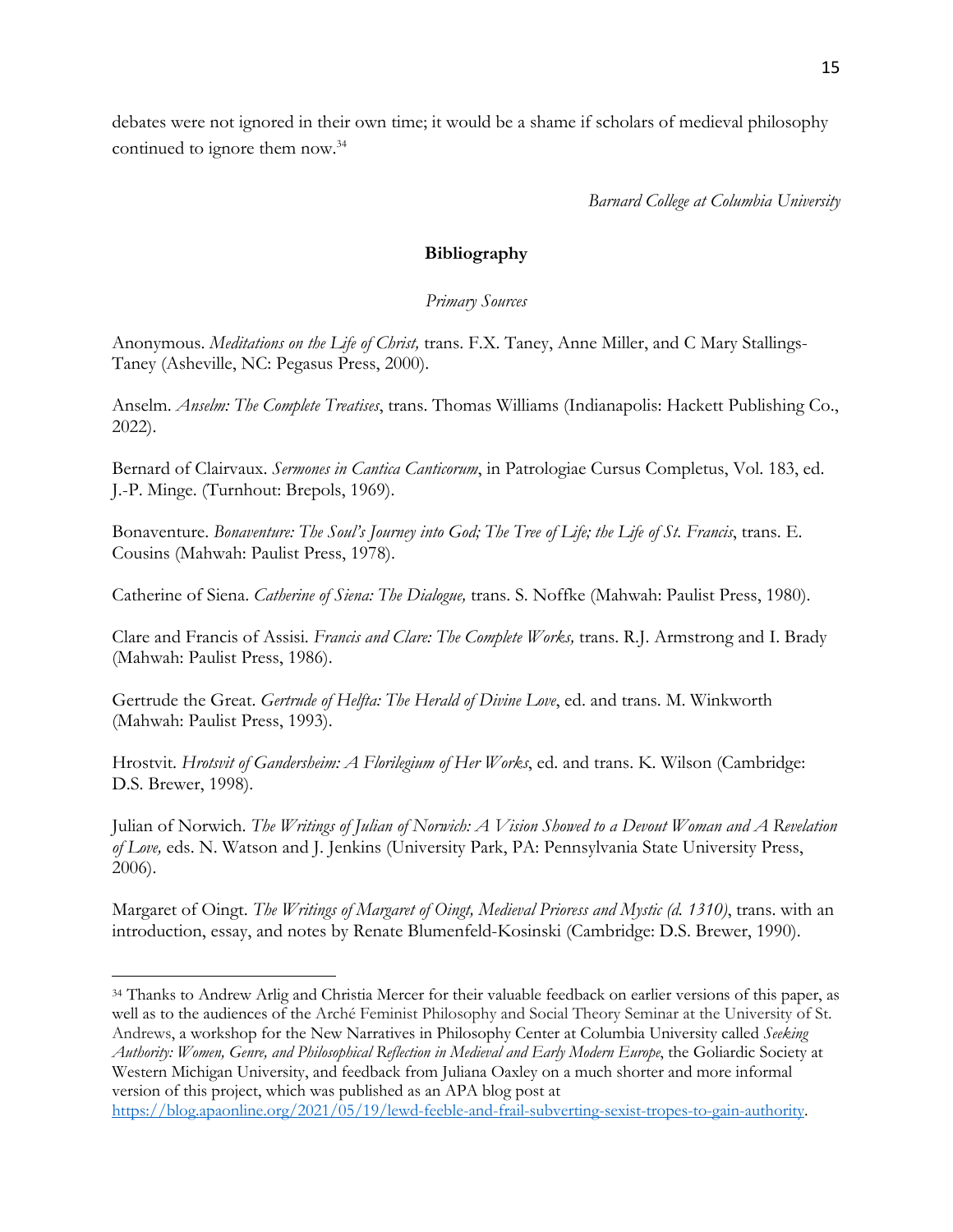Marguerite Porete. *Marguerite Porete. The Mirror of Simple Souls*, trans. E.L. Babinsky (Mahwah: Paulist Press, 1993).

Mechthild of Hackeborn. *Mechthild of Hackeborn: The Book of Special Grace*, trans. Barbara Newman (Mahwah: Paulist Press, 2017).

Mechthild of Magdeburg. *Mechthild of Magdeburg, The Flowing Light of the Godhead*, trans. Frank Tobin (Mahwah: Paulist Press, 1980).

Richard Rolle. *Richard Rolle: The English Writings*, ed. and trans. R. Allen. (Mahwah: Paulist Press, 1988).

## *Secondary Sources*

Coakley, Sarah. *Powers and Submissions: Spirituality, Philosophy, and Gender* (Oxford: Blackwell Publishing, 2002).

Gilbert, Bennett. "Early Carthusian Script and Silence" *Cistercian Studies Quarterly* 49:3 (2014): 367– 97.

Greene, Logan Dale. *The Discourse of Hysteria: The Topoi of Humility, Physicality, and Authority in Women's Rhetoric* (Edwin Mellen Press, 2009).

Jantzen, Grace. *Power, Gender, and Christian Mysticism* (Cambridge: Cambridge University Press, 1995).

Karnes, Michelle. *Imagination, Meditation, and Cognition in the Middle Ages* (Chicago: University of Chicago Press, 2011).

Kieckhefer, Richard. "Holiness and the Culture of Devotion," in R. Blumenfeld-Kosinski and T. Szell (eds.), *Images of Sainthood in Medieval Europe* (Ithaca: Cornell University Press, 1991).

Lewis, Gertrud Jaron. *By Women, for Women, about Women: the Sister-Books of Fourteenth-Century Germany*. (Toronto: Pontifical Institute of Mediaeval Studies, 1996).

McGinn, Bernard. *The Flowering of Mysticism: Men and Women in the New Mysticism - 1200-1350. Vol. III of The Presence of God: A History of Western Christian Mysticism*. New York: Crossroad Publishing Co, 1998).

McGinn, Bernard. *The Harvest of Mysticism in Medieval Germany (1300-1500)*, Vol.4 of *The Presence of God: A History of Western Christian Mysticism* (New York: Crossroad Publishing Co., 2005).

McGinn, Bernard. *Varieties of Vernacular Mysticism: 1350-1550*, Vol. 5 of *The Presence of God: A History of Western Christian Mysticism* (New York: Crossroad Publishing Co., 2016).

Newman, Barbara. "Hildegard and Her Hagiographers: the Remaking of Female Sainthood," in C. Mooney (ed.), *Gendered Voices: Medieval Saints and Their Interpreters* (Philadelphia: University of Pennsylvania Press, 1999).